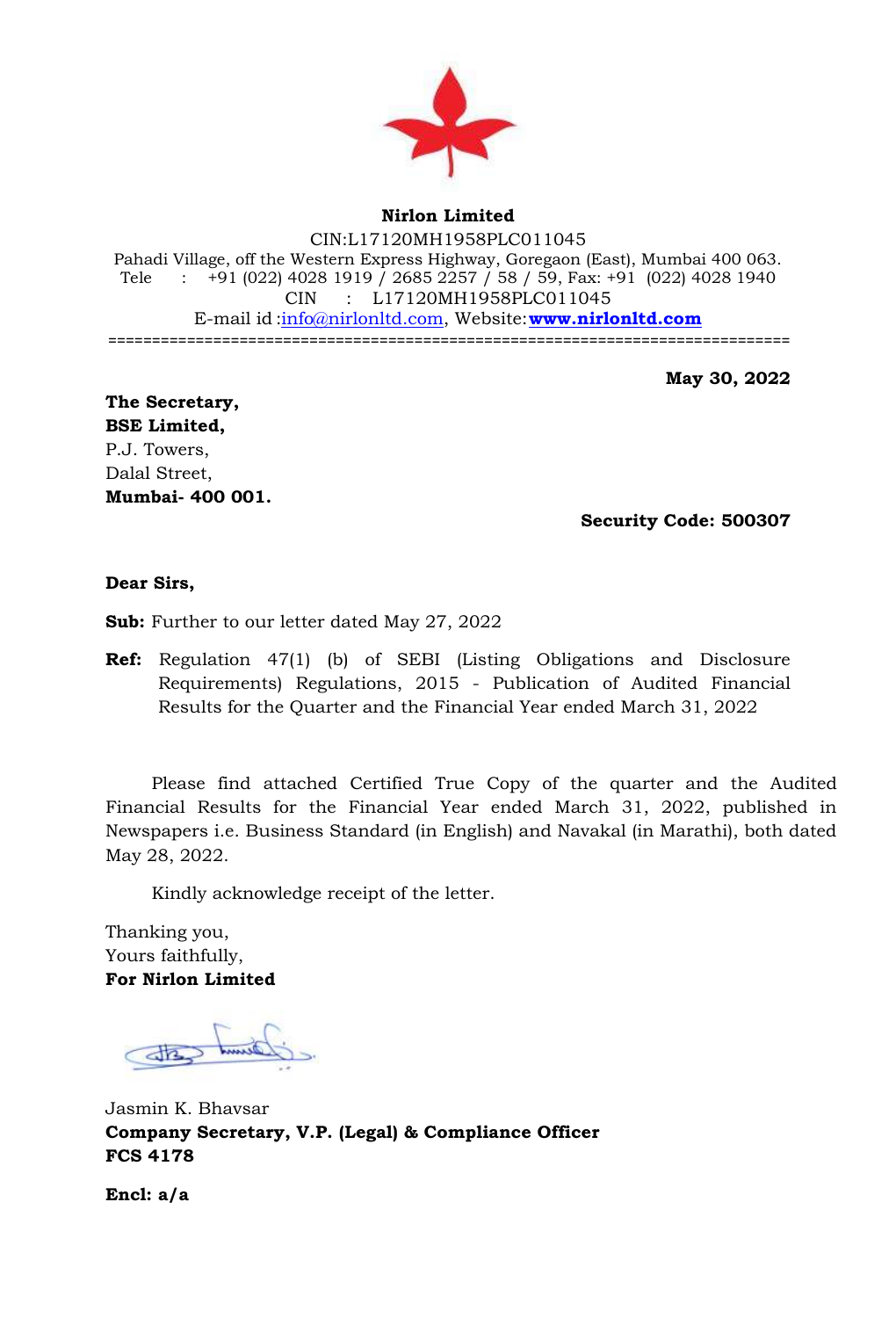NIRLON LIMITED **(CIN L17120MH1958PLC011045)**

MAY 28, 2022

**Registered Office:** Pahadi Village, off the Western Express Highway, Goregaon (East), Mumbai 400 063. **Tele No.:** + 91 (022) 4028 1919/ 2685 2257/58/59 **Fax No.:** + 91 (022) 4028 1940 **Email:** info@nirlonltd.com, **Website:** www.nirlonltd.com

|                | AUDITED FINANCIAL RESULTS FOR THE QUARTER AND YEAR ENDED 31ST MARCH, 2022        |                |                      |                                                   | - (--- <i>)</i> .-           |                              | <b>STATEMENT OF ASSETS AND LIABILITIES</b>                                            |                      |
|----------------|----------------------------------------------------------------------------------|----------------|----------------------|---------------------------------------------------|------------------------------|------------------------------|---------------------------------------------------------------------------------------|----------------------|
|                |                                                                                  |                |                      |                                                   |                              | $($ ₹ in lakhs)              |                                                                                       |                      |
|                |                                                                                  |                | <b>Quarter ended</b> |                                                   |                              | Year ended                   |                                                                                       | As at 31-Mar-2       |
| Sr.            | <b>Particulars</b>                                                               |                |                      | 31-Mar-22 31-Dec-21 31-Mar-21 31-Mar-22 31-Mar-21 |                              |                              | <b>Particulars</b>                                                                    | (Audited)            |
| No.            |                                                                                  | Audited        | <b>Unaudited</b>     | Audited                                           | Audited                      | Audited                      | <b>ASSETS</b>                                                                         |                      |
|                |                                                                                  | (Refer Note 3) |                      | (Refer Note 3)                                    |                              |                              | <b>Non-current assets</b>                                                             |                      |
| $\mathbf{1}$   | Income:                                                                          |                |                      |                                                   |                              |                              | Property, plant and equipments                                                        | 44.6                 |
|                | (a) Revenue from operations                                                      | 13,698.70      | 9,254.75             |                                                   | 7,703.14 38,394.49 31,691.27 |                              | Capital work-in-progress                                                              | 1,315.6              |
|                | (b) Other income                                                                 | 68.79          | 35.02                | 81.97                                             | 277.72                       | 246.26                       | Investment properties                                                                 | 1,98,510.0           |
|                | <b>Total income</b>                                                              | 13,767.49      | 9,289.77             |                                                   |                              | 7,785.11 38,672.21 31,937.53 | Financial assets<br>Other financial assets                                            | 285.2                |
| $\overline{2}$ | <b>Expenses:</b>                                                                 |                |                      |                                                   |                              |                              | Non-current tax assets (net)                                                          | 323.3                |
|                | (a) Employee benefits expense                                                    | 114.73         | 124.46               | 126.51                                            | 480.98                       | 490.13                       | Other non-current assets                                                              | 7,834.2              |
|                | (b) Finance costs                                                                | 2,198.77       | 600.45               | 359.81                                            | 3,459.16                     | 1,403.28                     | <b>Total non-current assets</b>                                                       | 2,08,313.2           |
|                |                                                                                  |                |                      |                                                   |                              |                              | <b>Current assets</b>                                                                 |                      |
|                | (c) Depreciation and amortisation expenses                                       | 3,609.44       | 1,637.55             | 1,220.57                                          | 7.548.77                     | 4,870.41                     | <b>Financial assets</b>                                                               |                      |
|                | (d) Property management expenses                                                 | 936.91         | 717.12               | 847.59                                            | 3,205.83                     | 3,083.66                     | (i) Trade receivables                                                                 | 314.                 |
|                | (e) Other expenses                                                               | 1,369.15       | 998.39               | 1,253.43                                          | 4,971.53                     | 4,398.30                     | (ii) Cash and cash equivalents                                                        | 9,625.0              |
|                | <b>Total expenses</b>                                                            | 8,229.00       | 4,077.97             |                                                   |                              | 3,807.91 19,666.27 14,245.78 | (iii) Bank balances other than (ii) above<br>(iv) Other financial assets              | 393.6<br>261.6       |
|                |                                                                                  |                |                      |                                                   |                              |                              | Other current assets                                                                  | 959.                 |
| 3              | Profit before tax (1-2)                                                          | 5,538.49       | 5,211.80             |                                                   |                              | 3,977.20 19,005.94 17,691.75 | <b>Total current assets</b>                                                           | 11,554.4             |
| $\overline{4}$ | <b>Tax expense</b>                                                               |                |                      |                                                   |                              |                              |                                                                                       |                      |
|                | -Tax expense                                                                     | 1,834.14       |                      | 1,854.19 1,104.25                                 | 6,279.22                     | 4,951.47                     | <b>Total assets</b>                                                                   | 2,19,867.0           |
|                | -Tax in respect of earlier years (Refer Note 7)                                  |                | 2,010.62             |                                                   | 1.645.92                     |                              | <b>EQUITY AND LIABILITIES</b>                                                         |                      |
|                | <b>Total tax expense</b>                                                         | 1,834.14       | 3,864.81             | 1,104.25                                          | 7,925.14                     | 4,951.47                     | Equity                                                                                |                      |
|                |                                                                                  |                |                      |                                                   |                              |                              | Equity share capital                                                                  | 9,011.8<br>38,785.7  |
|                | $5$ Profit after tax (3-4)                                                       | 3,704.35       | 1,346.99             |                                                   |                              | 2,872.95 11,080.80 12,740.28 | Other equity<br><b>Total equity</b>                                                   | 47,797.5             |
| 6              | Other comprehensive income                                                       |                |                      |                                                   |                              |                              | <b>LIABILITIES</b>                                                                    |                      |
|                | Items that will not be reclassified to profit and loss                           |                |                      |                                                   |                              |                              | <b>Non-current liabilities</b>                                                        |                      |
|                | (net of tax)                                                                     | 0.49           |                      | (0.10)                                            | 0.49                         | (0.10)                       | <b>Financial liabilities</b>                                                          |                      |
|                | Total comprehensive income $(5+6)$                                               | 3,704.84       | 1,346.99             |                                                   |                              | 2,872.85 11,081.29 12,740.18 | (i) Borrowings                                                                        | 1,09,388.2           |
| 8              | Paid-up equity share capital                                                     |                |                      |                                                   |                              |                              | (ii) Other financial liabilities                                                      | 14,503.2             |
|                | (Face value of $\overline{\tau}$ 10/- per share)                                 | 9,011.80       | 9,011.80             | 9,011.80                                          |                              | 9,011.80 9,011.80            | Provisions                                                                            | 48.2                 |
|                | 9 Other Equity                                                                   |                |                      |                                                   |                              | 38,785.72 48,431.60          | Deferred tax liabilities (net)                                                        | 11,889.3             |
|                | 10 Earnings per share (EPS) of ₹10/- each                                        |                |                      |                                                   |                              |                              | Other non current liabilities<br><b>Total non-current liabilities</b>                 | 6,480.<br>1,42,309.4 |
|                | (not annualised)                                                                 |                |                      |                                                   |                              |                              | <b>Current liabilities</b>                                                            |                      |
|                | (a) Basic $(\overline{\tau})$                                                    | 4.11           | 1.49                 | 3.19                                              | 12.30                        | 14.14                        | <b>Financial liabilities</b>                                                          |                      |
|                | (b) Diluted $(\overline{\tau})$                                                  | 4.11           | 1.49                 | 3.19                                              | 12.30                        | 14.14                        | (i) Borrowings                                                                        | 8,450.7              |
|                | See accompanying notes to the financial results                                  |                |                      |                                                   |                              |                              | (ii) Trade payables                                                                   |                      |
|                |                                                                                  |                |                      |                                                   |                              |                              | (a) Total outstanding dues of micro enterprises and                                   |                      |
|                | <b>AUDITED STATEMENT OF CASH FLOWS</b>                                           |                |                      |                                                   |                              |                              | small enterprises                                                                     | 58.5                 |
|                |                                                                                  |                |                      |                                                   |                              | $($ ₹ in lakhs)              | (b) Total outstanding dues of trade payable other                                     |                      |
|                | <b>Particulars</b>                                                               |                |                      | For the year ended                                |                              | For the year ended           | than micro enterprises and small enterprises<br>(iii) Other financial liabilities     | 2,498.3<br>15,834.6  |
|                |                                                                                  |                |                      | March 31, 2022                                    |                              | March 31, 2021               | Other current liabilities                                                             | 2,366.2              |
|                | <b>Cash Flow from operating activities:</b>                                      |                |                      |                                                   |                              |                              | Provisions                                                                            | 14.9                 |
|                | Profit before tax                                                                |                |                      | 19,005.94                                         |                              | 17,691.75                    | Current tax liabilities (net)                                                         | 537.                 |
|                | Adjustments for:                                                                 |                |                      |                                                   |                              |                              | <b>Total current liabilities</b>                                                      | 29,760.              |
|                | Depreciation and amortisation expense                                            |                |                      | 7,548.77                                          |                              | 4,870.41                     | <b>Total liabilities</b>                                                              | 1,72,070.1           |
|                | Amortisation of marketing fees                                                   |                |                      | 1,512.86                                          |                              | 1,440.94                     | <b>Total equity and liabilities</b>                                                   | 2,19,867.0           |
|                | Loss / (Gain) on assets sold / discarded                                         |                |                      | 37.43                                             |                              |                              | See accompanying notes to the financial results                                       |                      |
|                | Finance costs including unwinding of financial liability (net of capitalisation) |                |                      | 3,459.16                                          |                              | 1,403.28                     | Notes :                                                                               |                      |
|                | Interest income                                                                  |                |                      | (151.83)                                          |                              | (103.89)                     | 1. The results of the quarter and vear ended March 31, 2022 were re                   |                      |
|                | Foreign exchange / (gain)                                                        |                |                      | $\overline{\phantom{a}}$                          |                              | (58.91)                      | Committee and approved by the Board of Directors of the Compan                        |                      |
|                | Sundry balances written off / (back)                                             |                |                      | $\overline{\phantom{a}}$                          |                              | (0.03)                       | on May 27, 2022.<br>2. The Company has determined "licensing of investment propertion |                      |
|                |                                                                                  |                |                      | 31,412.33                                         |                              | 25,243.55                    | segment as evaluated by the chief operating decision makers for all                   |                      |
|                | (Increase) / Decrease in assets :                                                |                |                      |                                                   |                              |                              | and assessing the performance. There are no other reportable see                      |                      |
|                | Trade receivables                                                                |                |                      | (126.38)                                          |                              | 204.14                       | 108 - Operating Segment. Accordingly, no segment information ha                       |                      |
|                | Other current financial asset                                                    |                |                      | 22.92                                             |                              | (42.26)                      | 3. The figures for the quarter ended March 31, 2022 and March 31, 20                  |                      |
|                |                                                                                  |                |                      |                                                   |                              |                              | figures between audited figures in respect of the full financial year                 |                      |

| Loss / (Gain) on assets sold / discarded                                         | 37.43          |                |
|----------------------------------------------------------------------------------|----------------|----------------|
| Finance costs including unwinding of financial liability (net of capitalisation) | 3,459.16       | 1,403.28       |
| Interest income                                                                  | (151.83)       | (103.89)       |
| Foreign exchange / (gain)                                                        |                | (58.91)        |
| Sundry balances written off / (back)                                             |                | (0.03)         |
|                                                                                  | 31,412.33      | 25,243.55      |
| (Increase) / Decrease in assets :                                                |                |                |
| Trade receivables                                                                | (126.38)       | 204.14         |
| Other current financial asset                                                    | 22.92          | (42.26)        |
| Other current asset                                                              | 502.10         | 154.23         |
| Other non current asset                                                          | (5,434.96)     | 1,032.22       |
| Increase / (Decrease) in liabilities:                                            |                |                |
| Trade payables                                                                   | 1,853.40       | (160.94)       |
| Other current financial liabilities                                              | 1,713.79       | 3,028.69       |
| Other non current financial liabilities                                          | 4,464.59       | (4,587.77)     |
| Other current liabilities                                                        | 913.96         | (287.23)       |
| Other non current liabilities                                                    | 1,733.82       | (470.73)       |
| Provisions                                                                       | 1.74           | 2.84           |
| Net cash flow from/(used) in operations                                          | 37,057.31      | 24,116.74      |
| Income taxes paid                                                                | (3,035.22)     | (3, 174.32)    |
| Net cash flow from/(used) in operating activities                                | 34,022.09      | 20,942.42      |
| <b>Cash flows from investing activities</b>                                      |                |                |
| Purchase of property, plant and equipments & investment properties including     |                |                |
| capital work in progress                                                         | (16, 100.63)   | (12,080.55)    |
| Proceeds from sale of property, plant and equipments & investment properties     | 9.70           |                |
| Interest received                                                                | 148.69         | 100.75         |
| Other bank balances                                                              | 4.49           |                |
| Net cash inflow (outflow) from investing activities                              | (15, 937.75)   | (11, 979.80)   |
| <b>Cash flows from financing activities</b>                                      |                |                |
| Repayment of current borrowings                                                  |                | (2,500.86)     |
| Proceeds from non current borrowings                                             | 20,000.00      | 1,500.00       |
| Interest and other borrowings cost including interest capitalized                | (7,894.61)     | (8, 283.22)    |
| Dividend paid                                                                    | (20, 727.15)   | (675.89)       |
| Net cash inflow (outflow) from financing activities                              | (8,621.76)     | (9,959.97)     |
| Net increase (decrease) in cash and cash equivalents                             | 9,462.58       | (997.35)       |
| Cash and cash equivalents as at April 1 (Opening Balance)                        | 162.43         | 1,159.78       |
| Cash and cash equivalents as at March 31 (Closing Balance)                       | 9,625.01       | 162.43         |
| Reconciliation of cash and cash equivalents as per the cash flow statement       |                |                |
| Cash and cash equivalents as per above comprise of the following                 |                |                |
| <b>Particulars</b>                                                               | As at          | As at          |
|                                                                                  | March 31, 2022 | March 31, 2021 |
| Balances with banks in current accounts                                          | 5,003.01       | 162.43         |

Bank Deposits (Deposits with original maturity of less than 3 months) 4,622.00 -

**Total cash and cash equivalents** 9,625.01

| STATEMENT OF ASSETS AND LIABILITIES<br>(₹ in lakhs) |                 |                 |  |  |  |
|-----------------------------------------------------|-----------------|-----------------|--|--|--|
|                                                     | As at 31-Mar-22 | As at 31-Mar-21 |  |  |  |
| <b>Particulars</b>                                  | (Audited)       | (Audited)       |  |  |  |
| <b>ASSETS</b>                                       |                 |                 |  |  |  |
| <b>Non-current assets</b>                           |                 |                 |  |  |  |
| Property, plant and equipments                      | 44.64           | 44.64           |  |  |  |
| Capital work-in-progress                            | 1,315.69        | 1,14,022.45     |  |  |  |
| Investment properties                               | 1,98,510.06     | 70,500.53       |  |  |  |
| <b>Financial assets</b>                             |                 |                 |  |  |  |
| Other financial assets                              | 285.25          | 335.25          |  |  |  |
| Non-current tax assets (net)                        | 323.37          | 300.97          |  |  |  |
| Other non-current assets                            | 7.834.24        | 3.245.19        |  |  |  |
| <b>Total non-current assets</b>                     | 2,08,313.25     | 1,88,449.03     |  |  |  |
| <b>Current assets</b>                               |                 |                 |  |  |  |
| <b>Financial assets</b>                             |                 |                 |  |  |  |
| Trade receivables<br>(i)                            | 314.56          | 188.19          |  |  |  |
| (ii) Cash and cash equivalents                      | 9.625.01        | 162.43          |  |  |  |
| (iii) Bank balances other than (ii) above           | 393.62          | 121.55          |  |  |  |
| (iv) Other financial assets                         | 261.67          | 231.44          |  |  |  |
| Other current assets                                | 959.54          | 1,461.64        |  |  |  |
| <b>Total current assets</b>                         | 11.554.40       | 2.165.25        |  |  |  |
| <b>Total assets</b>                                 | 2,19,867.65     | 1,90,614.28     |  |  |  |
| <b>EQUITY AND LIABILITIES</b>                       |                 |                 |  |  |  |
| Equity                                              |                 |                 |  |  |  |
| Equity share capital                                | 9,011.80        | 9,011.80        |  |  |  |
| Other equity                                        | 38.785.72       | 48.431.60       |  |  |  |
| <b>Total equity</b>                                 | 47,797.52       | 57,443.40       |  |  |  |
| <b>LIABILITIES</b>                                  |                 |                 |  |  |  |
| <b>Non-current liabilities</b>                      |                 |                 |  |  |  |
| <b>Financial liabilities</b>                        |                 |                 |  |  |  |
| (i) Borrowings                                      | 1,09,388.28     | 97,839.07       |  |  |  |
| (ii) Other financial liabilities                    | 14,503.24       | 10,038.65       |  |  |  |
| Provisions                                          | 48.25           | 47.35           |  |  |  |
| Deferred tax liabilities (net)                      | 11,889.34       | 7.514.12        |  |  |  |
| Other non current liabilities                       | 6,480.38        | 4,746.56        |  |  |  |
| <b>Total non-current liabilities</b>                | 1,42,309.49     | 1,20,185.75     |  |  |  |
| <b>Current liabilities</b>                          |                 |                 |  |  |  |
| <b>Financial liabilities</b>                        |                 |                 |  |  |  |
| <b>Borrowings</b><br>(i)                            | 8,450.78        |                 |  |  |  |
| (ii) Trade payables                                 |                 |                 |  |  |  |
| (a) Total outstanding dues of micro enterprises and |                 |                 |  |  |  |
| small enterprises                                   | 58.52           | 64.32           |  |  |  |
| (b) Total outstanding dues of trade payable other   |                 |                 |  |  |  |
| than micro enterprises and small enterprises        | 2,498.37        | 639.16          |  |  |  |
| (iii) Other financial liabilities                   | 15,834.69       | 10,814.78       |  |  |  |
| Other current liabilities                           | 2,366.20        | 1,452.24        |  |  |  |
| Provisions                                          | 14.98           | 14.63           |  |  |  |
| Current tax liabilities (net)                       | 537.10          |                 |  |  |  |
| <b>Total current liabilities</b>                    | 29.760.64       | 12,985.13       |  |  |  |
| <b>Total liabilities</b>                            | 1,72,070.13     | 1,33,170.88     |  |  |  |
| <b>Total equity and liabilities</b>                 | 2,19,867.65     | 1,90,614.28     |  |  |  |
| See accompanying notes to the financial results     |                 |                 |  |  |  |

**Place** : Mumbai **Date** : May 27, 2022

1.The results of the quarter and year ended March 31, 2022 were reviewed by the Audit Committee and approved by the Board of Directors of the Company at its meeting held on May 27, 2022.

2.The Company has determined "licensing of investment properties" as a reportable segment as evaluated by the chief operating decision makers for allocation of resources and assessing the performance. There are no other reportable segment as per Ind AS 108 - Operating Segment. Accordingly, no segment information has been provided.

3.The figures for the quarter ended March 31, 2022 and March 31, 2021 are the balancing figures between audited figures in respect of the full financial years and the unaudited published year-to-date figures upto December 31 for respective years which are subject to limited review.

4.The shareholders of the Company in their meeting held on September 29, 2021 approved the final dividend of  $\bar{\bar{\tau}}$  8.00 per share aggregating to  $\bar{\bar{\tau}}$  7,209.44 lakhs for the financial year 2020-2021. The said dividend was paid on October 01, 2021. Further, the Board of Directors in its meeting held on February 9, 2022 have approved interim dividend of ₹ 15 per equity share on the face value of ₹ 10 aggregating to ₹ 13,517.71 lakhs to its equity shareholders. The said dividend was paid on February 14, 2021.

5. The Board of Directors have recommended a final dividend of 110% of  $\bar{\tau}$  11 per equity share on the face value of  $\bar{\tau}$  10/- aggregating to  $\bar{\tau}$  9,912.98 lakhs to its equity shareholders for the financial year 2021-2022, subject to approval of shareholders in the ensuing Annual General Meeting.

6.During the year ended March 31, 2022, the Company has completed the construction of Phase 5 at Nirlon Knowledge Park and licensed the same with effect from December 15, 2021. Accordingly, income and expenses relating to phase 5 are recognised in the Profit and Loss account with effect from December 15, 2021.

7.In accordance with the Income Tax Act, 1961, domestic companies have the option to pay income tax at 22% plus applicable surcharge and cess ('new tax regime') subject to certain conditions.

During the quarter ended September 30, 2019, the Company had estimated transition to the new tax regime in financial year 2021-22 based on the potential impact evaluation done then. Accordingly, during the first two quarters of the financial year 2021-22, the Company has been recognizing its tax provision as per the new tax regime.

However, the Company expects to continue in the old tax regime. Accordingly, during the quarter ended December 31, 2021, the Company has recognized tax expense on account of remeasurement of tax balances pertaining to earlier years and preceding quarters."

8.Subsequent to the year end, the Company has entered into a term loan agreement with the Hongkong and Shanghai Banking Corporation Limited for an aggregate sum of up to  $\overline{\epsilon}$ 123,000.00 lakhs. The proceeds from the said loan has been used to repay the existing loan availed by the Company from HDFC Limited along with other related charges

9 "The Code on Social Security 2020 ('Code') has been notified in the Official Gazette on 29<sup>th</sup> September, 2020. The Code is not yet effective and related rules are yet to be notified. Impact if any of the change will be assessed and recognized in the period in which said Code becomes effective and the rules framed thereunder are notified.

For and on behalf of the Board of Directors NIRLON LIMITED Sd/-

| ou-                                 |  |  |  |  |  |
|-------------------------------------|--|--|--|--|--|
| <b>RAHUL V. SAGAR</b>               |  |  |  |  |  |
| <b>Executive Director &amp; CEO</b> |  |  |  |  |  |
| <b>DIN: 388980</b>                  |  |  |  |  |  |

ameshwar M